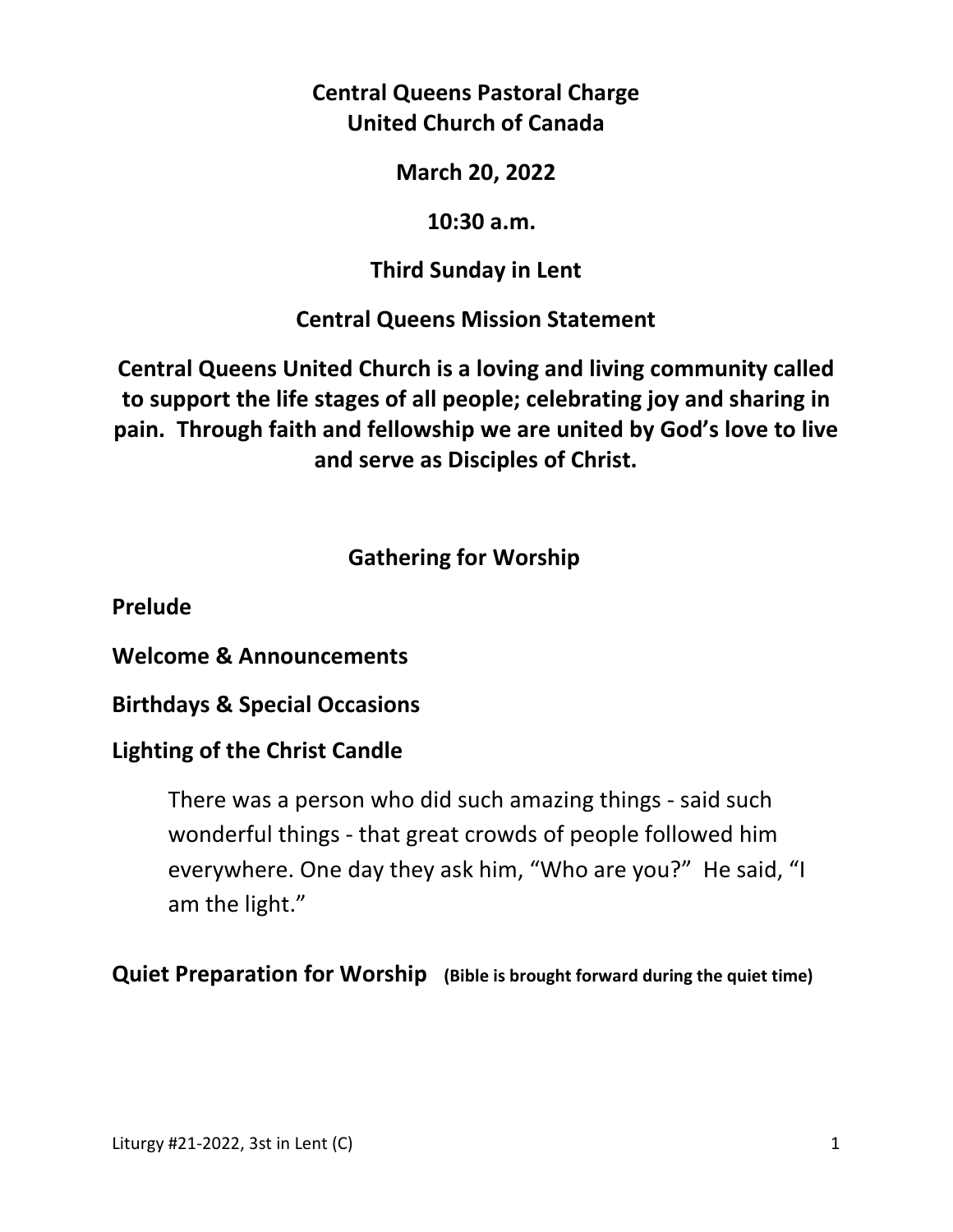#### **Lenten Litany**

 Jesus entered the temple and saw how it was being used to oppress the people. Rock is used to build so many structures -- physical and organizational -- that separate people and keep life from touching us. We place our trust in structures rather than in God and in our relationships.

*The third rock is placed* 

The rock of trust.

#### **May God's spirit walk with us.**

\*Introit "Don't Be Afraid" MV #90

#### **Call to Worship**

 Seek the Lord while God may be found. Call upon God who is near.

#### **We will return to the Lord our God.**

 God's thoughts are not our thoughts. God's ways are not our ways.

#### **We come, seeking new paths to follow.**

 As the heavens are higher than the earth so are God's ways higher than ours.

 **We come as pilgrims on the journey, praising God along the way. Let us worship God with thankful hearts!** 

**\*Hymn** "There's a Wideness in God's Mercy" VU #271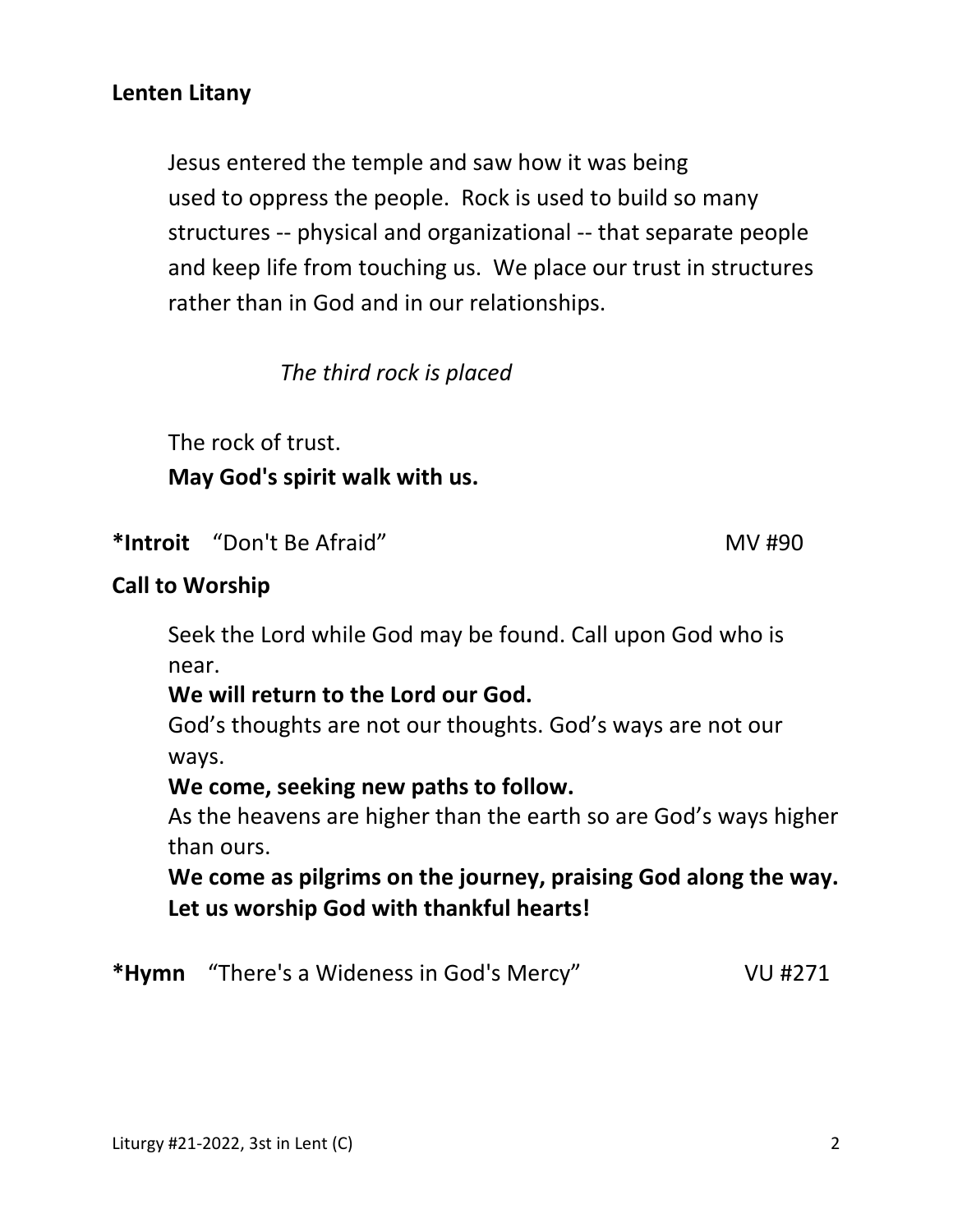# **Prayer of Approach**

God, Creator --- Life Giver, in you we live and move and have our being. In your depths we find meaning; in your heights we find light and joy. You are the source of peace and hope for all who turn to you. You alone have been our help and our guide; you give us strength and courage when we face challenges. In you we find rest and welcome along the way. We praise you, O God, for your steadfast love. Draw near to us once more in this time of worship. Reveal your ways for us and prepare us for the days ahead so that our lives may witness to your great love as we follow Jesus.

With Jesus, we share in the ancient prayer…

# **Lord's Prayer**

**Our Father, which art in heaven, hallowed be thy name. Thy Kingdom come, thy will be done on earth, as it is in heaven. Give us this day our daily bread; and forgive us our trespasses, as we forgive those who trespass against us; and lead us not into temptation, but deliver us from evil. For thine is the kingdom, the power, and the glory,**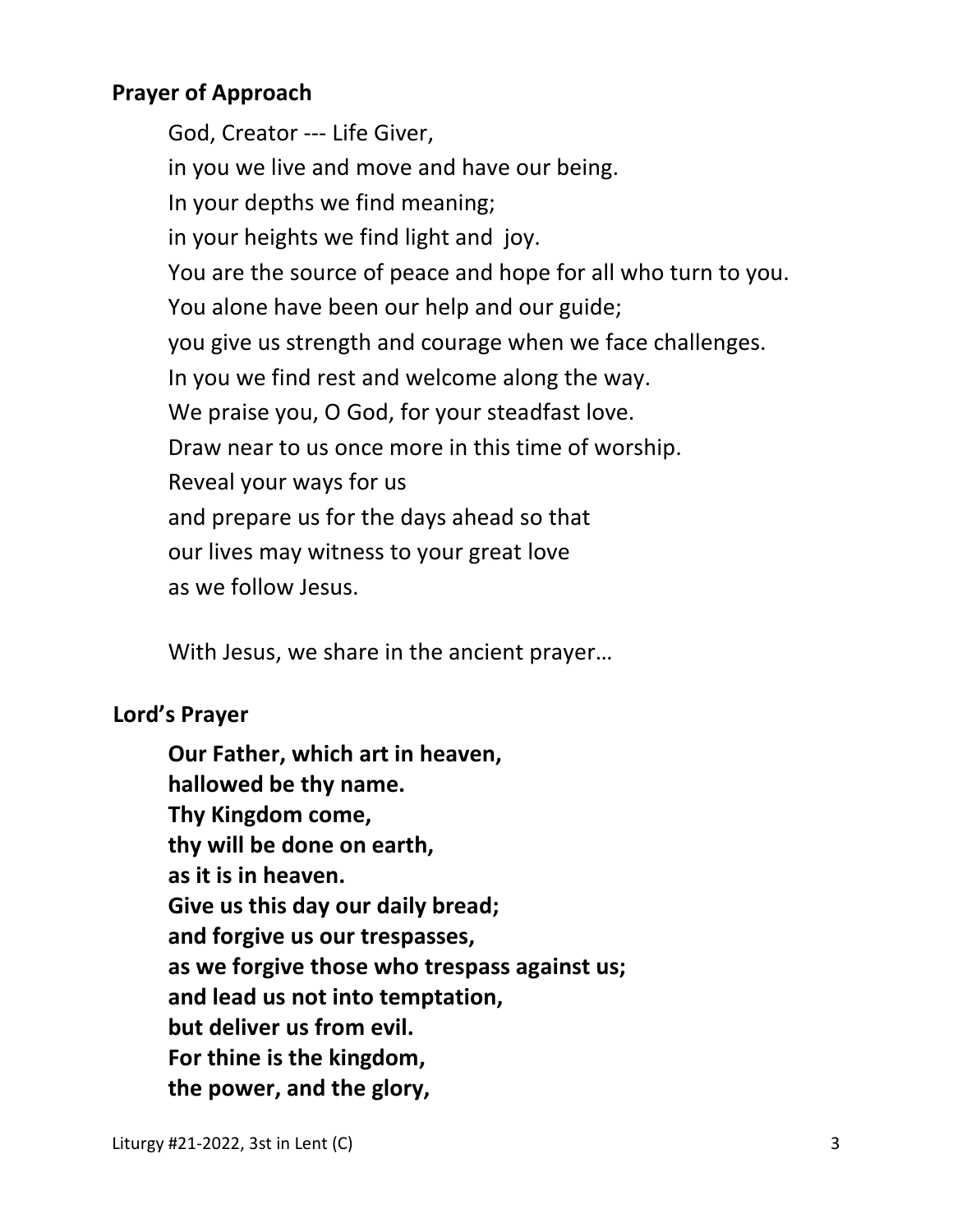**for ever and ever. Amen.** 

| <b>Psalm 63:1-8</b>       |                                | <b>VU #781</b>  |
|---------------------------|--------------------------------|-----------------|
| *Hymn                     | "Tell Me the Stories of Jesus" | VU #357 vv. 1-3 |
| <b>All God's Children</b> |                                |                 |
| *Hymn                     | "Tell Me the Stories of Jesus" | VU #357 vv. 4-5 |
|                           |                                |                 |

# **Prayer of Confession**

 **God of unconditional love, we confess that our thoughts are so often not your thoughts; our ways are rarely your ways. Our tempers are short and we fail to act with kindness. Our confidence is fragile and we treat others without respect. Our faith falters and we lose track of you. Forgive the many ways we fail you and others, inspire us to follow you more faithfully. Amen.** 

# **Assurance of Unending Love**

God's love abounds. God is with us. God's everlasting arms embrace us. Each of us is beloved, affirmed and set free. **Amen.**

# **Presentation of Our Gifts**

# **Offertory Invitation**

God has given us life and breath,

Liturgy #21-2022, 3st in Lent (C) 4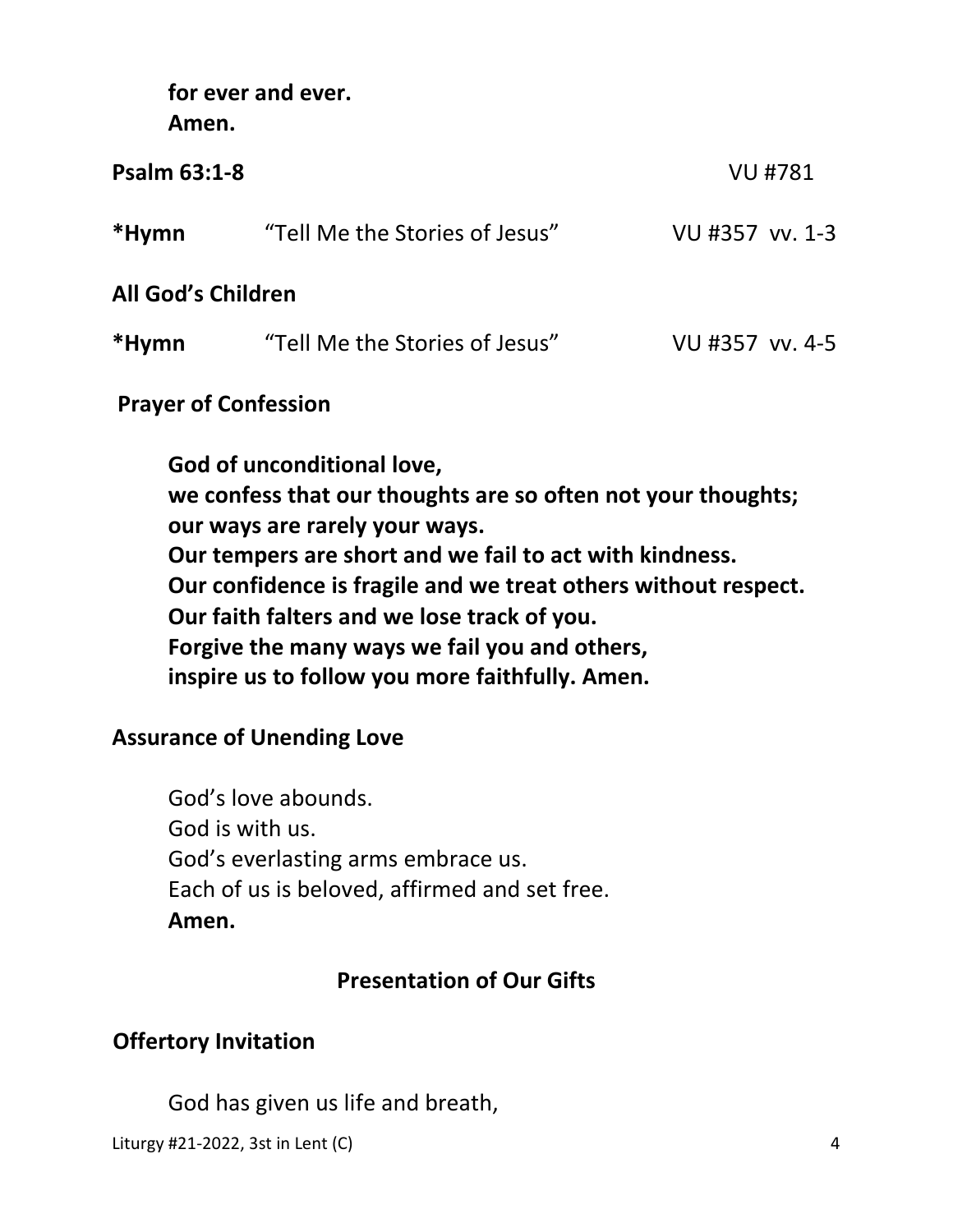and created a world of beauty and order. In Christ we know God's generous kindness. Our gifts are tokens of gratitude for all that we have received in Christ and in creation. May our gifts speak to the thankfulness of our hearts.

# **Offertory**

**\*Presentation of Offering** "Christ Has No Body Now But Yours" MV #171 (Chorus)

# **\*Offertory Prayer**

**Loving God, accept these our gifts, we pray. Bless them and use them to inspire peace in places of unrest, love in places of resentment, joy in places of fear, and hope in places of loss, all for the sake of Jesus Christ, our friend and Liberator. Amen.** 

 **Listening for the Word** 

# **Sacred Scripture**

# **Isaiah 55:1-9**

 Ho, everyone who thirsts, come to the waters; and you that have no money, come, buy and eat! Come, buy wine and milk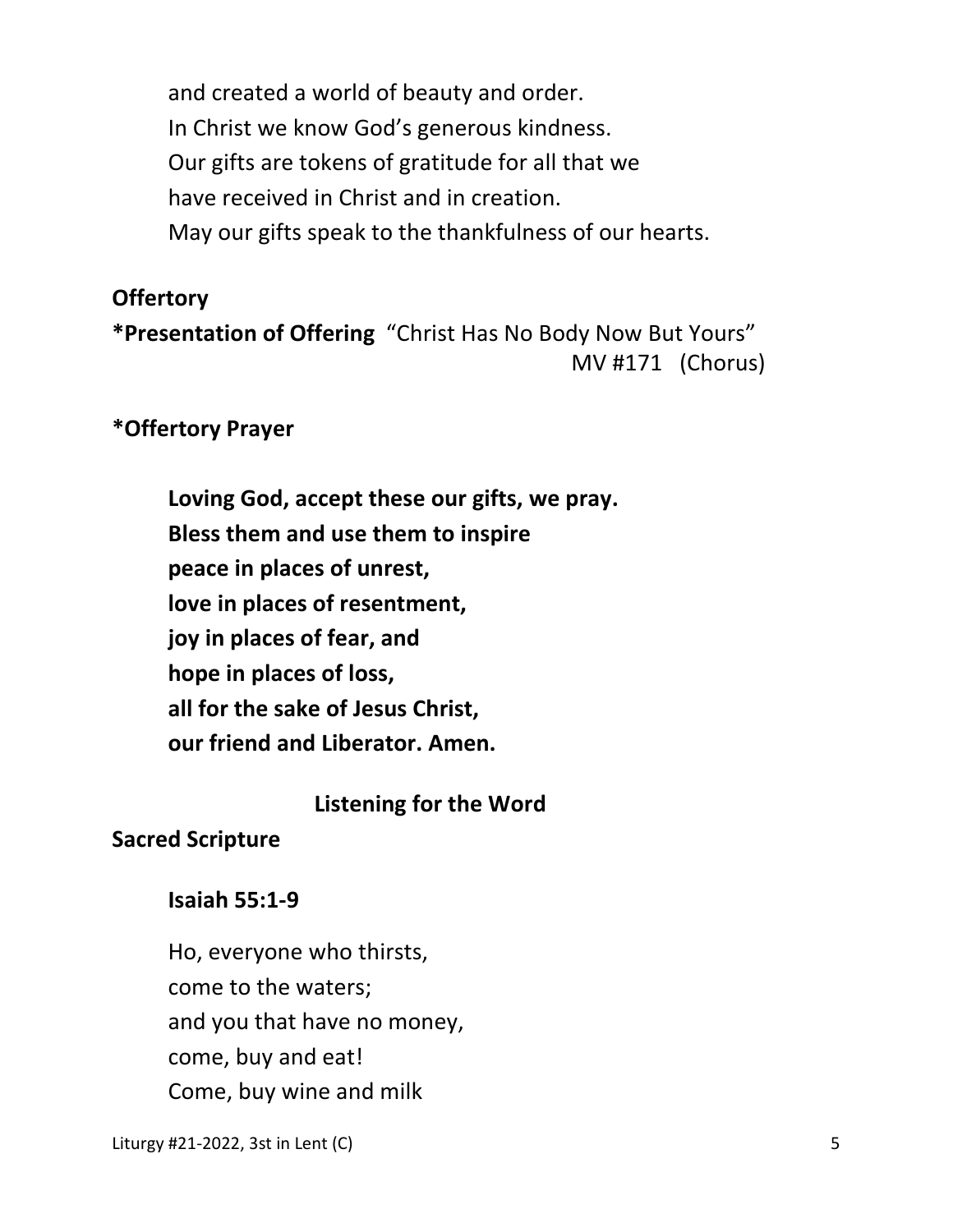without money and without price. Why do you spend your money for that which is not bread, and your labour for that which does not satisfy? Listen carefully to me, and eat what is good, and delight yourselves in rich food. Incline your ear, and come to me; listen, so that you may live. I will make with you an everlasting covenant, my steadfast, sure love for David. See, I made him a witness to the peoples, a leader and commander for the peoples. See, you shall call nations that you do not know, and nations that do not know you shall run to you, because of the LORD your God, the Holy One of Israel, for God has glorified you.

Seek the LORD while he may be found, call upon the Most Holy while God is near; let the wicked forsake their way, and the unrighteous their thoughts; let them return to the LORD, that they may find mercy, and to our God, for abundant pardon. For my thoughts are not your thoughts, nor are your ways my ways, says the LORD. For as the heavens are higher than the earth, so are my ways higher than your ways and my thoughts than your thoughts.

**Luke 13:1-9**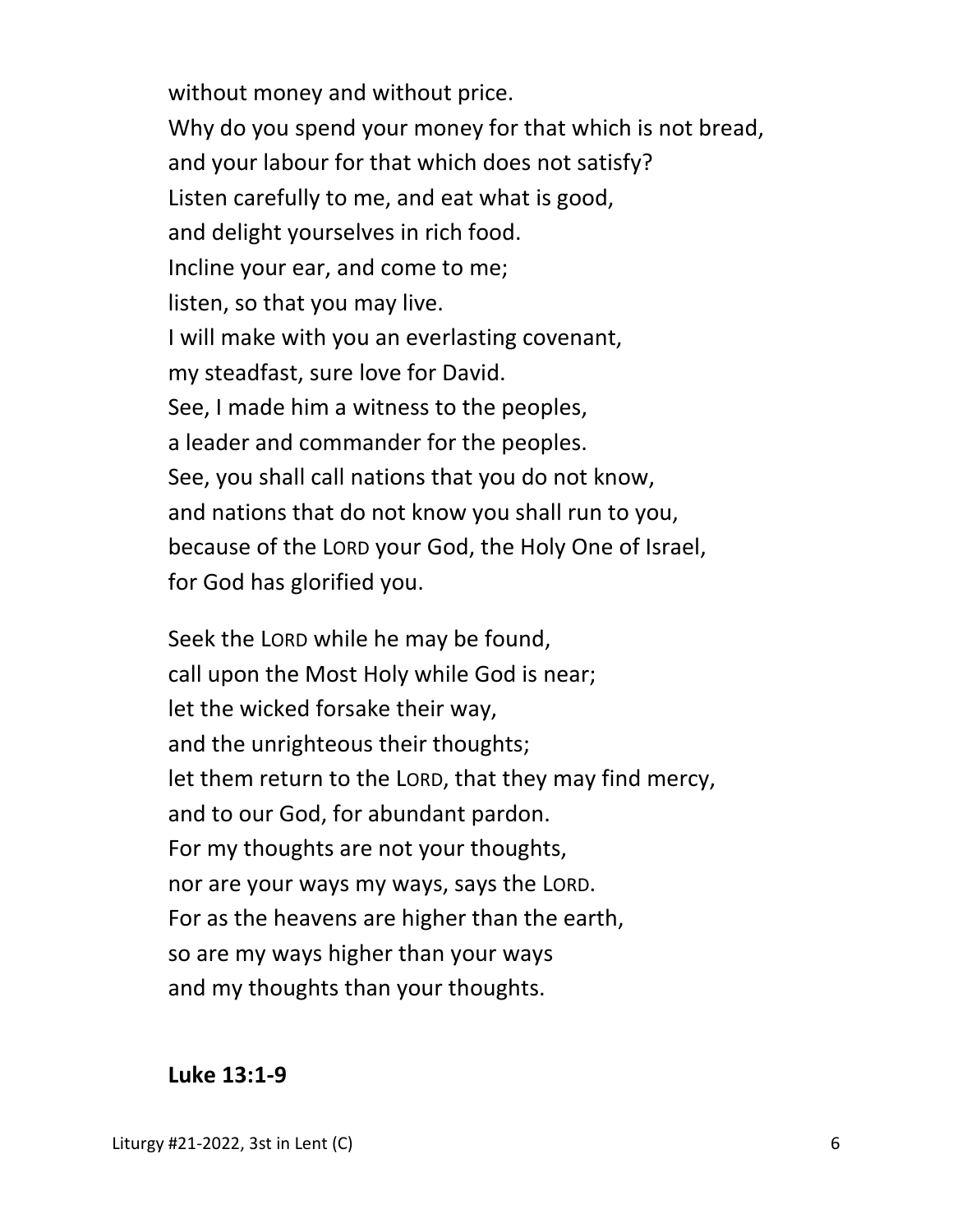At that very time there were some present who told him about the Galileans whose blood Pilate had mingled with their sacrifices. He asked them, "Do you think that because these Galileans suffered in this way they were worse sinners than all other Galileans? No, I tell you; but unless you repent, you will all perish as they did. Or those eighteen who were killed when the tower of Siloam fell on them—do you think that they were worse offenders than all the others living in Jerusalem? No, I tell you; but unless you repent, you will all perish just as they did."

Then he told this parable: "A man had a fig tree planted in his vineyard; and he came looking for fruit on it and found none. So he said to the gardener, 'See here! For three years I have come looking for fruit on this fig tree, and still I find none. Cut it down! Why should it be wasting the soil?' He replied, 'Sir, let it alone for one more year, until I dig around it and put manure on it. If it bears fruit next year, well and good; but if not, you can cut it down.'"

# **Anthem**

# **Sermon**

# **Reflective Music**

# **Prayers of Thanksgiving and Intercession**

 God of Hope, When the world is confusing and frustrating, you bring light and hope. We give you thanks for lessons learned, for changes of heart, for fresh discoveries made, and new paths followed. We pray this day for those who are confused or afraid. for those who feel anger or despair.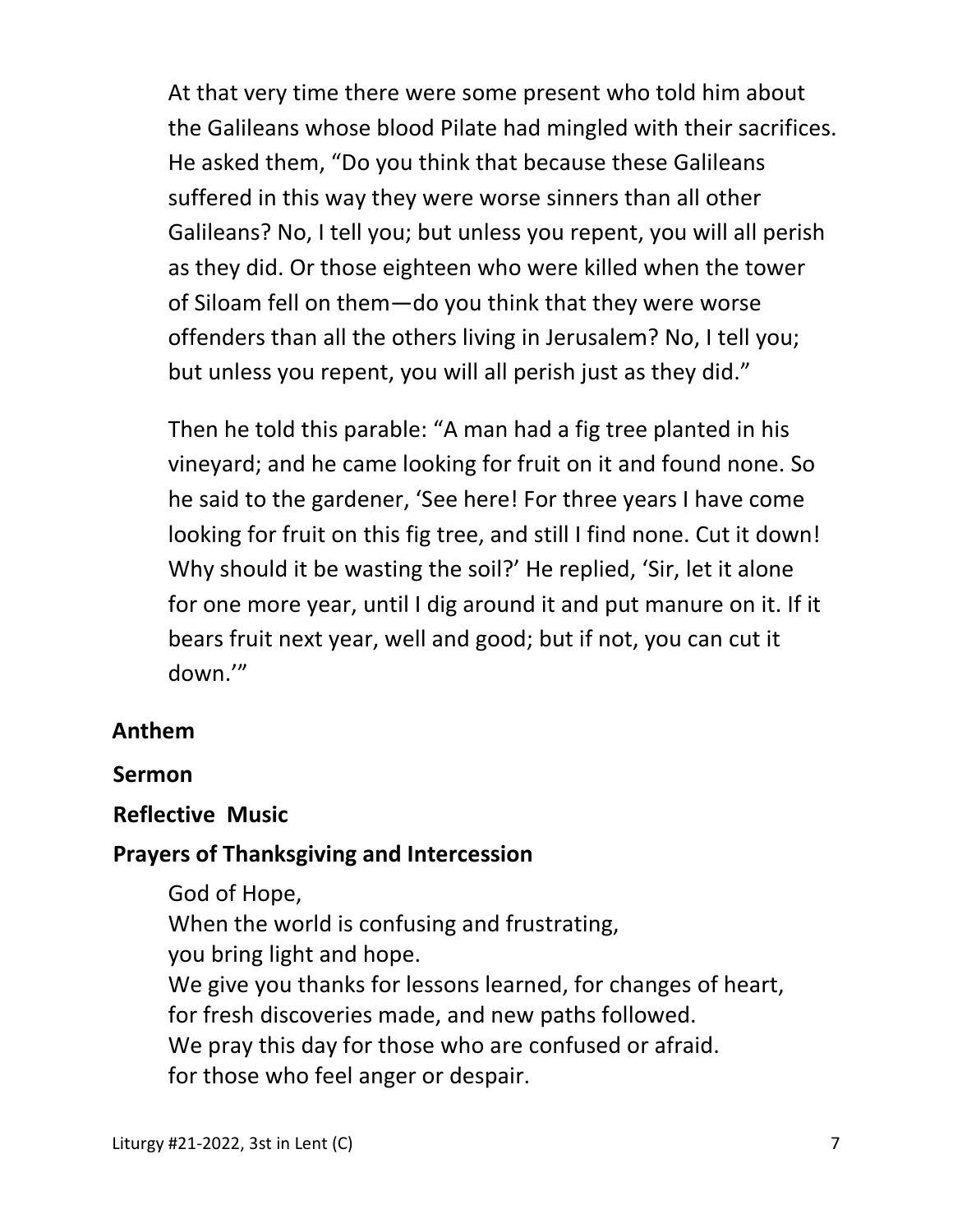# *Silence*

 O God, give us hope in our time.  **Turn our hearts to you.** 

 God of Peace, there is so much conflict, hostility and antagonism around us and within us. Personal relationships are often tense; the world community is at odds. We pray for understanding to prevail in relationships at home and at work, in our community and our country. And we pray for diplomacy to end conflict and threat among nations. We especially remember, and hold before you Ukraine -- her leaders and people.

# *Silence*

 O God, give us peace in these times.  **Turn our hearts to you.** 

God of Joy,

 we give you thanks for moments of joy and celebration in our lives,

 for small pleasures given and received through times of isolation. We remember those who feel left out or bitter,

those who are anxious or in distress.

 We pray for those who face loss and hardship in these uncertain times,

and all who know sorrow and suffering,

naming before you those on our hearts this day.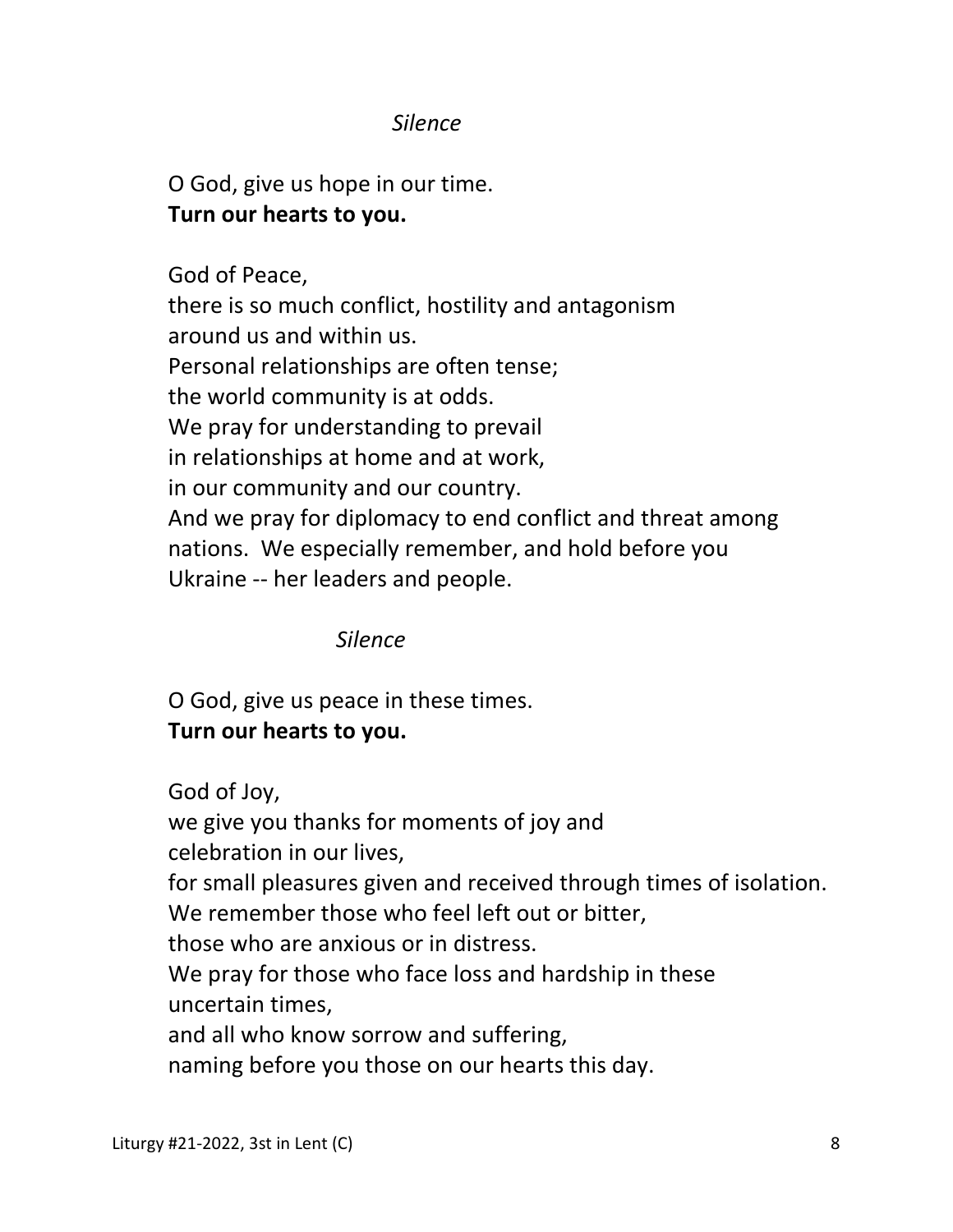#### *Silence*

 O God, give us joy in our time.  **Turn our hearts to you.** 

 God of community and compassion, we thank you for your steadfast presence in the face of all that brings uncertainty and worry these days. Bless our congregation and every church that is struggling; inspire us to consider renewed ministry and mission after months of restricted gatherings. Reawaken our love for one another and our desire to worship and serve together in Jesus' name. Sustain leaders who feel exhausted by the challenges they've faced and renew our stewardship with gratitude for your love.

#### *Silence*

 O God, give us strength in our service.  **Turn our hearts to you.** 

God of love,

 receive these prayers and the unspoken prayers of our hearts. Deepen our trust in you for the days ahead,

for we offer ourselves as Jesus' friends and followers. Amen.

# **Responding to the Word**

**\*Hymn** "To Show By Touch and Word" VU #427